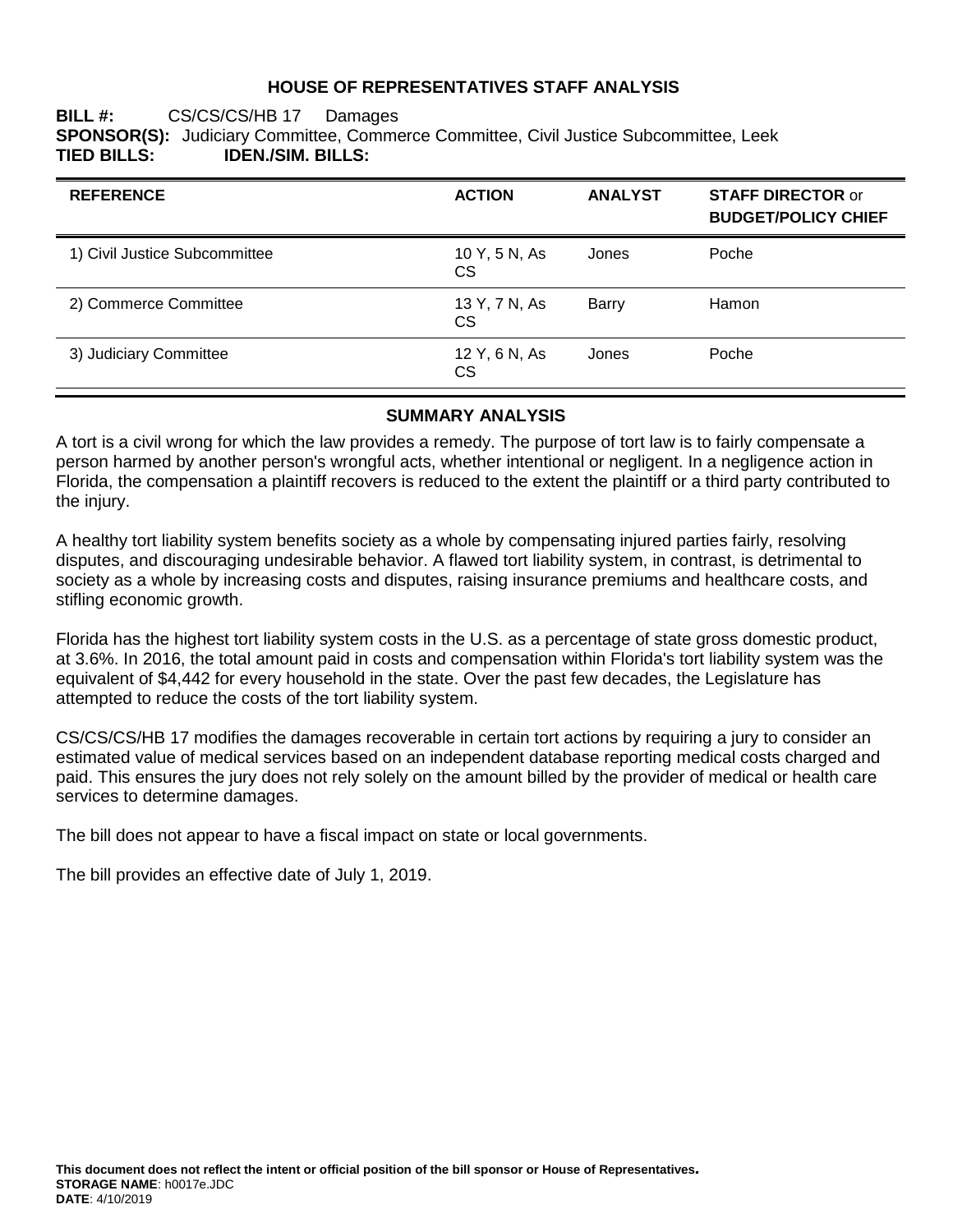# **FULL ANALYSIS**

# **I. SUBSTANTIVE ANALYSIS**

# A. EFFECT OF PROPOSED CHANGES:

## **Background**

#### Florida's Tort Liability System

A tort is a civil wrong for which the law provides a remedy. The purpose of tort liability law is to fairly compensate a person harmed by the wrongful act of another, whether intentional or negligent.

When a state's tort liability system is functioning properly, it:

- Provides a fair and equitable forum to resolve disputes;
- Appropriately compensates legitimately harmed persons;
- Shifts the loss to responsible parties;
- Provides an incentive to prevent future harm: and
- Deters undesirable behavior.<sup>1</sup>

On the other hand, a flawed tort liability system is unpredictable and generates exorbitant levels of damages, causing:

- Increased costs across the economy;
- Increased risks and costs of doing business;
- Greater incentives to file meritless lawsuits;
- Higher insurance premiums;
- Increased healthcare costs;
- Declining availability of medical services; and
- **•** Deterrence of economic development and job creation activities.<sup>2</sup>

Florida has the fifth-worst tort liability system for business, according to the U.S. Chamber of Commerce Institute for Legal Reform's most recent "Lawsuit Climate Survey."<sup>3</sup> The Survey's questionnaire asked respondents to grade each state's liability system on the following criteria:

- Overall treatment of tort and contract litigation;
- Enforcing meaningful venue requirements;
- Treatment of class action suits and mass consolidation suits;
- Damages;
- Proportional discovery;
- Scientific and technical evidence;
- Trial judge impartiality and fairness;
- Fairness of juries; and
- Quality of appellate review.

The Survey noted that the City of Miami and Miami-Dade County are among a small number of local jurisdictions in the U.S. known for having a particularly unfair and unreasonable litigation environment.<sup>4</sup>

 $\overline{a}$ 1 Am. Jur. 2d Torts § 2

*2017 Lawsuit Climate Survey: Ranking the States*, U.S. CHAMBER INSTITUTE FOR LEGAL REFORM (Sept. 12, 2017),

[https://www.instituteforlegalreform.com/research/2017-lawsuit-climate-survey-ranking-the-states-.](https://www.instituteforlegalreform.com/research/2017-lawsuit-climate-survey-ranking-the-states-) 4

<sup>&</sup>lt;sup>2</sup> The Perryman Group, *Potential Economic Benefits of Tort Reform in Florida*, Cιτιzεns Against Lawsuit Abuse (Sept. 2018), [https://cdn.p2a.co/385013/PKpghW4BPS15392676823kGn5yy2F1.](https://cdn.p2a.co/385013/PKpghW4BPS15392676823kGn5yy2F1) 3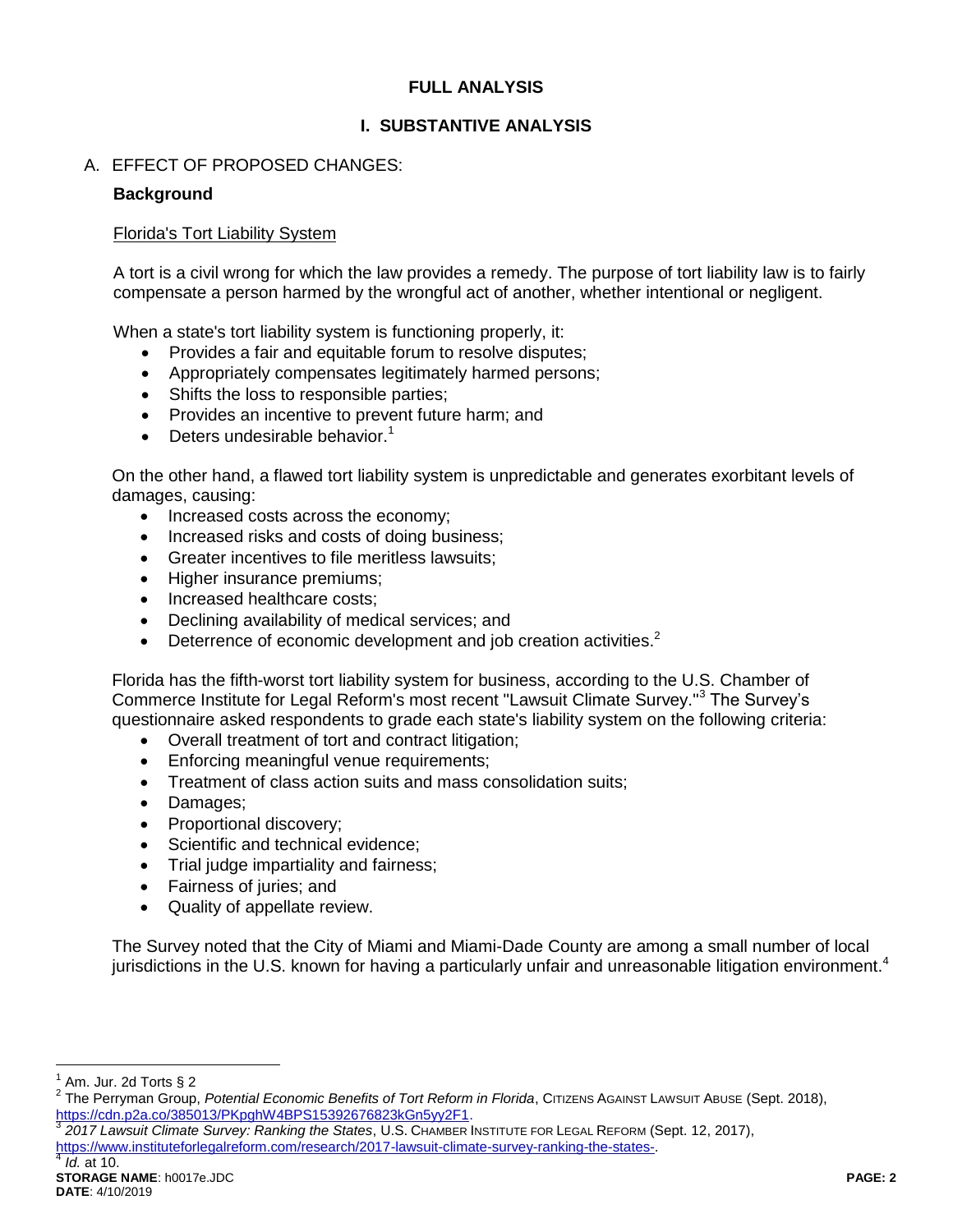The American Tort Reform Foundation's annual report ranks Florida as the second-worst "judicial hellhole" in the United States, indicating that Florida's courts systematically apply laws and procedures unfairly towards defendants in civil cases.<sup>5</sup> The report notes several factors contributing to this landscape, including lack of legislative action and Florida Supreme Court opinions that expanded liability and invalidated reforms. $6$ 

The financial and economic impacts of the tort liability system are substantial. In 2016, the costs and compensation paid in the U.S. tort liability system totaled \$429 billion, or 2.3% of national gross domestic product (GDP).<sup>7</sup> Relative to state GDP, Florida has higher tort liability system costs than any other state, at 3.6%.<sup>8</sup> In 2016, the total costs and compensation paid within Florida's tort liability system was the equivalent of \$4,442 for every household in the state.<sup>9</sup> Excessive tort costs in Florida are estimated to annually cost the state economy:

- \$7.6 billion in direct costs:
- \$11.8 billion in annual output;
- $\bullet$  126,139 jobs:<sup>10</sup>
- \$614.8 million in State revenues; and
- $\bullet$  \$516 million in local government revenues.<sup>11</sup>

#### Calculation of Damages for Medical Expenses in Tort Cases

The aim of tort law is to fairly compensate an injured person for another person's wrongful act. To this end, a court may award an injured person damages for past and future medical expenses.<sup>12</sup>

## *Collateral Source Rule*

At common law, the collateral source rule prohibited courts from reducing damages for benefits plaintiffs received from collateral sources, like insurance payments or contractual discounts negotiated by the plaintiff's health maintenance organization (HMO).<sup>13</sup> The existence of such collateral sources was inadmissible at trial, based on the rationale that such evidence could mislead the jury on the issue of liability and cause the jury to believe the plaintiff was seeking multiple payments for the same injury. <sup>14</sup> At common law, an injured person in a personal injury action could recover the full value of the medical services billed, regardless of whether the injured person ever paid the full amount to the medical provider.

The Legislature modified the collateral source rule by enacting the Tort Reform and Insurance Act of 1986 (the Act).<sup>15</sup> The Act requires the court to reduce an award by the total amount of all collateral sources the plaintiff receives, unless a subrogation or reimbursement right<sup>16</sup> exists.<sup>17</sup> The court can

<sup>—&</sup>lt;br><sup>5</sup> Амекісан Токт Rеғокм Foundation, Judicial Hellholes, <u>http://www.judicialhellholes.org/wp-content/uploads/2018/11/judicial-hellholes-</u> [report-2018-2019.pdf](http://www.judicialhellholes.org/wp-content/uploads/2018/11/judicial-hellholes-report-2018-2019.pdf) (last visited Apr. 9, 2019). 6

*Id.* at 12.

<sup>7</sup> Paul Hinton, David McKnight, and Lawrence Powell, *Costs and Compensation of the U.S. Tort System*, U.S. CHAMBER INSTITUTE FOR LEGAL REFORM (Oct. 24, 2018), <u>https://www.instituteforlegalreform.com/research/2018-costs-and-compensation-of-the-us-tort-system</u>.<br><sup>8</sup> *Id.* 

<sup>9</sup> *Id.*

<sup>&</sup>lt;sup>10</sup> The Perryman Group, *supra* at 11-13 (calculating the number of Florida jobs lost by comparing Florida to Ohio and using integrated simulations to measure the dynamic effects on productivity and other economic phenomena).

Id. (calculating these figures by comparing Florida to the benchmark state of Ohio, which has enacted tort reforms and ranks near the middle of the Institute for Legal Reform rankings).

<sup>12</sup> 17 Fla. Jur 2d Damages s. 7.

<sup>13</sup> Robert E. Gordon & Justin Linn, *Goble*, *Thyssenkrupp*, and the Collateral Source Rule: Resolving The Ongoing Conflict, 84 FLA. B.J. 18 (2010).

<sup>14</sup> *Gormley v. GTE Prods. Corp.*, 587 So. 2d 455, 458 (Fla. 1991).

<sup>15</sup> Ch. 86-160, Laws of Fla.; Gordon, *supra* at 18.

**STORAGE NAME**: h0017e.JDC **PAGE: 3** <sup>16</sup> "Subrogation" is a process where an insurer pays a loss under an insurance policy and is entitled to all of the rights and remedies belonging to the insured. Black's Law Dictionary (10th ed. 2014). A court's reduction of damages when a right of reimbursement or subrogation exists can cause an inaccurately low award.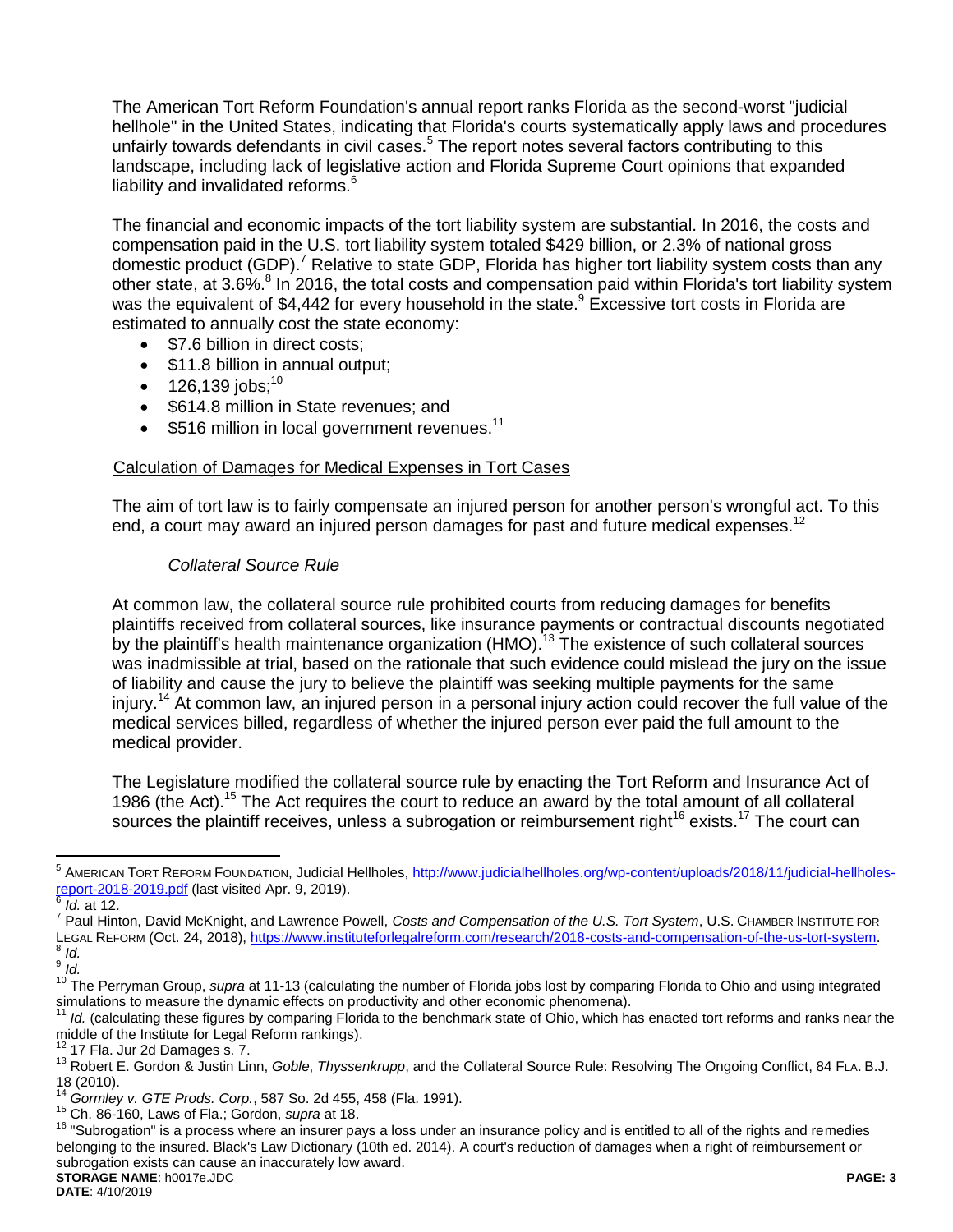reduce past and future damages, but the collateral source rule still prohibits the jury from hearing evidence of collateral sources at trial.<sup>18</sup>

## *Medical Billing and Letters of Protection*

In a typical personal injury case, a plaintiff receives treatment from a health care provider for his or her injuries. Different providers may have different rates for the same procedure based on various factors.<sup>19</sup> The "list price" of the procedure is rarely the price actually paid. A third party, such as an insurance company, rather than the patient, often negotiates the price of the procedure. The difference between the amount billed (the list price) and the amount paid (the negotiated price), if awarded, is a windfall to the plaintiff, called "phantom damages."<sup>20</sup>

When a plaintiff is treated for injuries, he or she may agree to a "letter of protection" with the medical provider, which sets the value of the medical care rendered. The medical provider agrees to defer collection of the medical bill until the plaintiff recovers damages from a lawsuit, at which point the medical provider is paid from the lawsuit's proceeds. The letter of protection's valuation of the medical bills may not accurately reflect what the plaintiff would pay out-of-pocket or what a third party would pay. $^{21}$ 

## *Judicial Decisions*

Florida court decisions on admissibility of collateral source medical payments are complicated and sometimes inconsistent. In *Florida Physician's Insurance Reciprocal v. Stanley*, 452 So. 2d 514 (Fla. 1984), the Florida Supreme Court (Court) ruled that the jury could consider the value of unearned governmental or charitable medical services to determine the reasonable cost of the plaintiff's future medical care.<sup>22</sup>

But in 2015, the Court retreated from its decision in *Stanley*, holding Medicare, Medicaid, and "social legislation benefits" inadmissible for the purpose of determining the reasonable cost of future medical care.<sup>23</sup> The Court reasoned that the *Stanley* decision was too difficult for courts to apply and that tortfeasors and their insurers should "not enjoy such a windfall at the expense of taxpayers who fund social legislation benefits."<sup>24</sup>

The Fourth District Court of Appeal (DCA) held that if Medicare or another governmental plan paid for past medical care, the jury should be free to consider the amounts actually paid by the governmental plan; and that any verdict for past medical expenses should be reduced to the amount Medicare actually paid to the provider.<sup>25</sup> The Fourth DCA has also held that evidence of entitlement to future Medicaid benefits is inadmissible, where such evidence is not relevant to the issue of the plaintiff's future medical care.<sup>26</sup> In another case, a medical provider billed the plaintiff, and the plaintiff's private health insurer paid an amount less than the billed amount due to a contract between the provider and insurer. The Court required the jury's award reduced to the amount actually paid. $27$ 

 $\overline{a}$ 

<https://www.fljustice.org/files/124353479.pdf> (last visited Apr. 9, 2019).

 $17$  S. 768.76(1), F.S.

<sup>18</sup> Gordon, *supra* at 18 (citing *Gormley*, 587 So.2d at 458); *see* Victor E. Schwartz & Cary Silverman, *Truth in Damages: Florida Juries Should Base Personal Injury Awards on Actual Costs of Treatment, Not Inflated Medical Bills*,

<sup>19</sup> Sarah Kliff and Dan Keating, *One Hospital Charges \$8,000—Another, \$38,000*, WASHINGTON POST (May 8, 2013),

[https://www.washingtonpost.com/news/wonk/wp/2013/05/08/one-hospital-charges-8000-another-38000/?utm\\_term=.ec6886353b67.](https://www.washingtonpost.com/news/wonk/wp/2013/05/08/one-hospital-charges-8000-another-38000/?utm_term=.ec6886353b67) <sup>20</sup> *Goble v. Frohman*, 901 So. 2d 830, 832 (Fla. 2005).

<sup>21</sup> Caroline C. Pace, Tort Recovery for Medicare Beneficiaries: Procedures, Pitfalls and Potential Values, 49-APR Hous. Law. 24, 27  $\frac{(2012)}{22}$ .

<sup>22</sup> *Florida Physician's Ins. Reciprocal v. Stanley*, 452 So. 2d 514, 515 (Fla. 1984).

<sup>23</sup> *Joerg v. State Farm Mut. Auto. Ins. Co.*, 176 So. 3d 1247, 1256-57 (Fla. 2015).

<sup>24</sup> *Id.* at 1256.

<sup>25</sup> *Thyssenkrupp Elevator Corp. v. Lasky*, 868 So. 2d 547 (Fla. 4th DCA 2003).

<sup>26</sup> *Velilla v. VIP Care Pavilion, Ltd.*, 861 So. 2d 69, 71-72 (Fla. 4th DCA 2003).

**STORAGE NAME**: h0017e.JDC **PAGE: 4** <sup>27</sup> *Goble*, 901 So. 2d at 832; *see also Nationwide Mut. Fire Ins. Co. v. Harrell*, 53 So. 3d 1084 (Fla. 1st DCA 2010).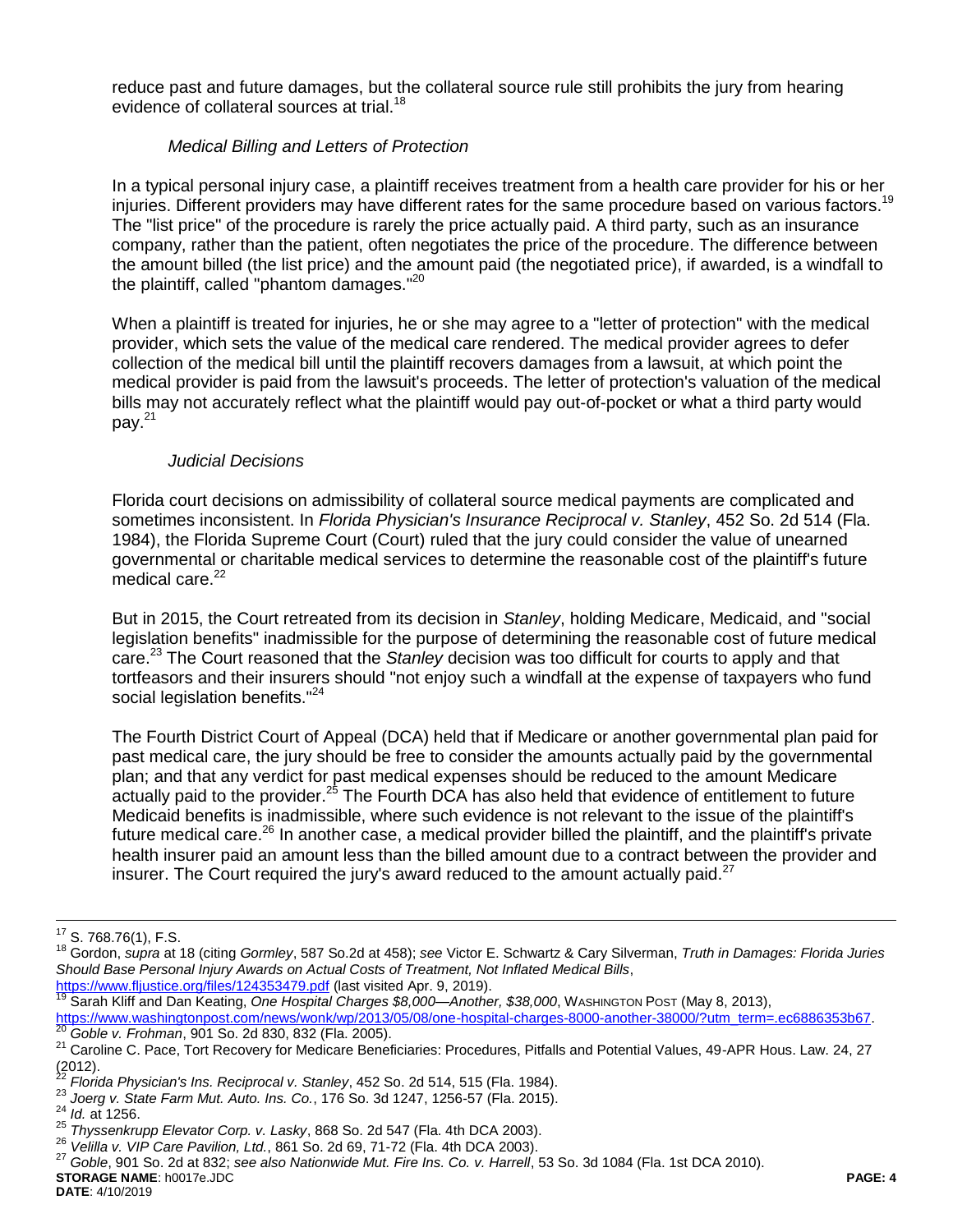In contrast, where the plaintiff was not insured and personally negotiated his bills to a lower amount, the Fourth DCA held the jury should hear evidence of the originally-charged amount of the bills, reasoning that the lower price the plaintiff actually paid was negotiated rather than received from a gratuitous source.<sup>28</sup>

When a jury is aware of the billed amount but remains unaware of the amount typically paid by other patients for similar services in the same area, it may reasonably conclude the plaintiff's damages are more severe than they actually are. Moreover, jurors may inadvertently use the inflated billed amount as a benchmark from which to calculate—and thereby also inflate—other damages, such as noneconomic damages and future medical expenses.<sup>29</sup>

# **Effect of Proposed Changes**

CS/CS/CS/HB 17 establishes an additional method and source of information to assist the jury in accurately determining medical damages in an action for personal injury or wrongful death. The bill is intended to ensure that a plaintiff's recovery for medical treatment is based on established benchmarks, rather than solely on the amount billed by the medical provider, which may be artificially high.

Under the bill, in cases where medical bills remain due and payable, the jury must consider data from a qualifying independent and objective database of medical prices and costs specific to the location where the plaintiff received treatment, $30$  as follows:

- If the plaintiff has government-provided health insurance, such as Medicare or Medicaid, but uses a letter of protection to defer payment for medical services rendered, the database is consulted as to the usual and customary rate paid for similar medical services in the area, using the price representing the  $50<sup>th</sup>$  percentile of the range.
- If the plaintiff has private health insurance but uses a letter of protection to defer payment for medical services rendered, the database is consulted as to the usual and customary rate paid for similar medical services in the area, using the price representing the  $85<sup>th</sup>$  percentile of the range.
- If the plaintiff has no health insurance, the database is consulted as to the usual and customary rate charged for similar medical services in the area, using the amount representing the  $85<sup>th</sup>$ percentile of the range.

To be used as a qualifying independent and objective database under the bill, it must be maintained by an independent, nonprofit organization and:

- Report a range of percentile ranks at least annually;
- Be designated by the Commissioner of Insurance Regulation;
- Have reported a range of percentile benchmarks for the preceding 5 years; and
- Be unaffiliated with any carrier, provider, or other health care stakeholder.

The bill also provides that whether the plaintiff is a Medicare or Medicaid recipient is inadmissible at trial.

The bill provides an effective date of July 1, 2019, and its provisions apply only to actions for personal injury or wrongful death that arise on or after July 1, 2019. The bill has no other application or effect regarding compensation paid to providers of medical or health care services.

 $\overline{a}$ <sup>28</sup> *Durse v. Henn*, 68 So. 3d 271, 277 (Fla. 4th DCA 2011).

<sup>&</sup>lt;sup>29</sup> Florida House of Representatives, Civil Justice Subcommittee Meeting Packet, February 20, 2019,

https://www.myfloridahouse.gov/Sections/Documents/loaddoc.aspx?PublicationType=Committees&CommitteeId=3022&Session=2019 &DocumentType=Meeting Packets&FileName=cjs 2-20-19.pdf (last visited Apr. 9, 2019).

The cost and quality of medical services vary substantially across different U.S. regions. The U.S. government compiles information reflecting these variations. *See* CENTERS FOR MEDICARE & MEDICAID SERVICES, Medicare Geographic Variation,

<https://www.cms.gov/research-statistics-data-and-systems/statistics-trends-and-reports/medicare-geographic-variation/index.html> (last visited Apr. 9, 2019).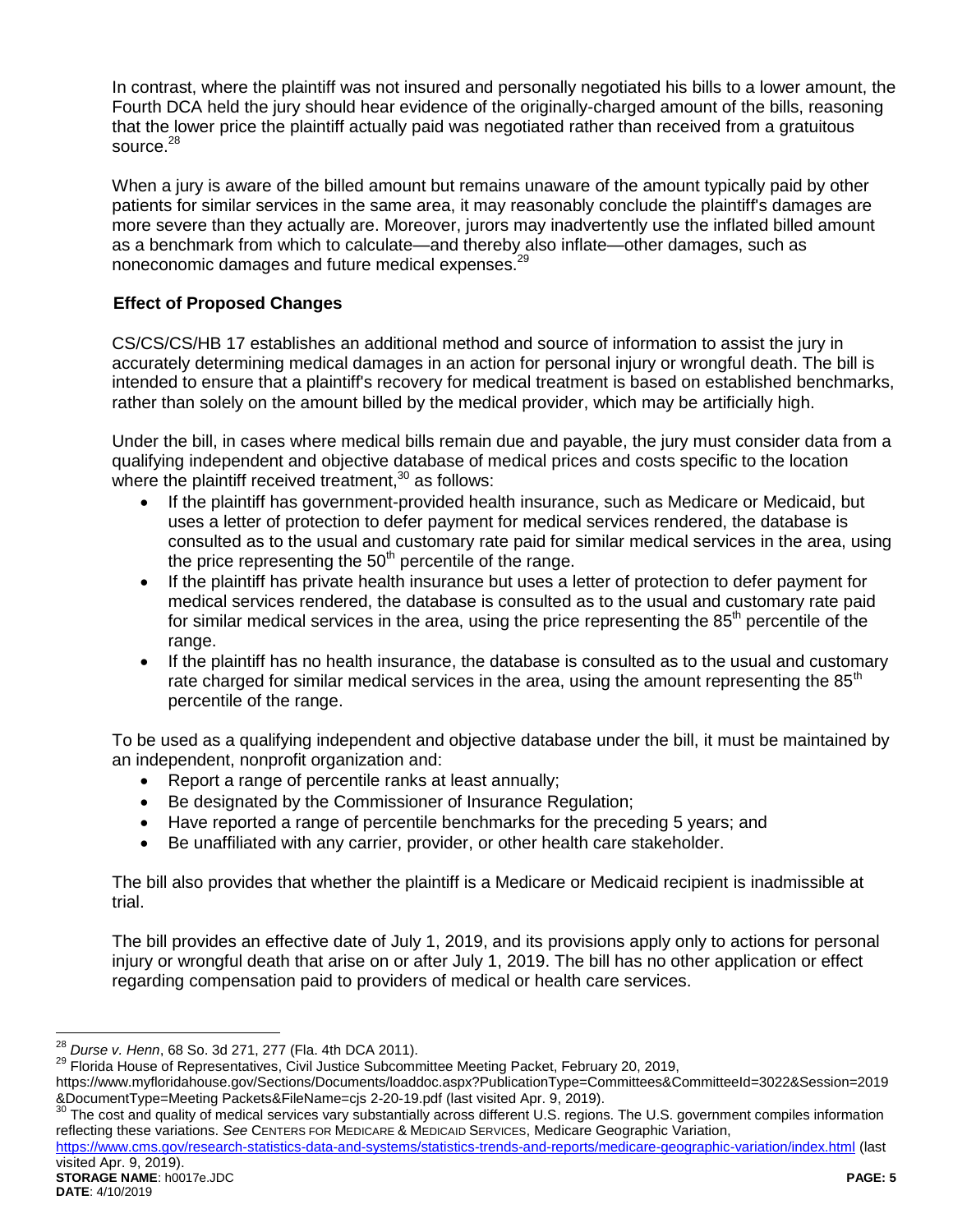#### B. SECTION DIRECTORY:

**Section 1:** Creates s. 768.755, F.S., relating to damages recoverable for costs of past health care services, procedures, or equipment; evidence of usual and customary rates; applicability. **Section 2:** Provides an effective date of July 1, 2019.

# **II. FISCAL ANALYSIS & ECONOMIC IMPACT STATEMENT**

- A. FISCAL IMPACT ON STATE GOVERNMENT:
	- 1. Revenues:

None.

2. Expenditures:

None.

- B. FISCAL IMPACT ON LOCAL GOVERNMENTS:
	- 1. Revenues:

None.

2. Expenditures:

None.

## C. DIRECT ECONOMIC IMPACT ON PRIVATE SECTOR:

See Fiscal Comments.

D. FISCAL COMMENTS:

To the extent the bill lowers tort costs, there may be lower costs for certain insurance products, medical services, and other products and services.

## **III. COMMENTS**

- A. CONSTITUTIONAL ISSUES:
	- 1. Applicability of Municipality/County Mandates Provision:

Not applicable. The bill does not appear to affect county or municipal governments.

2. Other:

None.